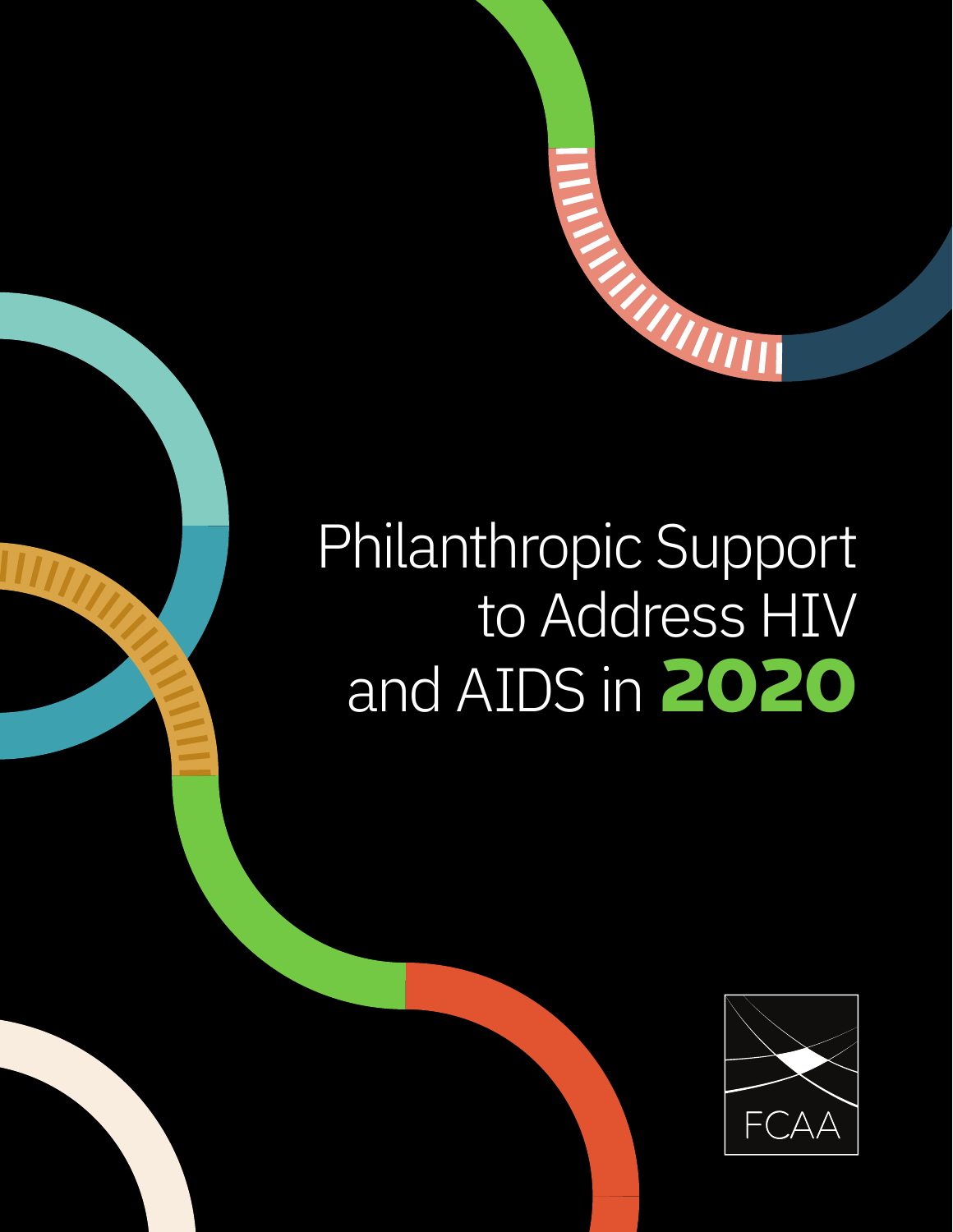### **SOURCES OF HIV-RELATED GRANTMAKING DATA**

This resource tracking report covers HIVrelated grant disbursements from all sectors of philanthropy, including private, family and community foundations; public charities; corporate grantmaking programs (corporate foundations and direct-giving programs); philanthropies supported by lotteries; and fundraising charities. Data is included for 323 grantmaking entities, which Funders Concerned About AIDS (FCAA) gathered from a variety of sources: (1) grants lists sent from funders and direct communications with funders; (2) funder websites, grants databases, annual reports and Internal Revenue Service Form 990 returns; (3) the grant database maintained by Candid; and (4) grants received by the Funders for LGBTQ Issues that were flagged as HIV-related. FCAA believes that this multifaceted approach arrives at a more comprehensive dataset of HIV-related funders than could be accomplished using any single data source or any single method of calculation.

#### **Private vs. Public Income**

Some of the funders in this report receive income from various governments to address HIV projects and grants. While we acknowledge that such partnerships and projects are extremely valuable in allocating resources effectively, we did not include income received from governments in the total funding amounts because this report attempts to focus exclusively on private philanthropy.

#### **Currencies**

The baseline currency for this report is the U.S.

dollar. However, funders reported expenditures in various currencies. This necessitated the use of exchange rates; the rates used consistently throughout this report were from XE.com as of January 31, 2022.

#### **Calculations of Regranting**

To avoid counting the same funds twice, the FCAA data is adjusted to account for regranting. Regranting refers to funds given by one FCAAtracked grantmaker to another for the purposes of making HIV-related grants. The 2020 aggregate total grantmaking for all funders was adjusted downward by \$30,518,323 to account for regranting.

#### **Funding to the Global Fund to Fight AIDS, Tuberculosis and Malaria**

Private philanthropic funders have long played an important role for the Global Fund to Fight AIDS, Tuberculosis and Malaria, not only in financial contributions but also in governance, support for advocacy, and pro bono services and partnerships. Funders tracked in this report, including the Bill & Melinda Gates Foundation, the Children's Investment Fund Foundation, and Comic Relief are some foundations that made contributions to the Global Fund in 2020.**24** The Global Fund accepts donations as cash and promissory notes. In the case of promissory notes, funding is not necessarily withdrawn for use by the Global Fund the year the grant is disbursed by a funder; instead, it is subject to the Global Fund's decision-making on timing of usage. Despite the value of these contributions, we removed philanthropic funding to address HIV and AIDS to the Global Fund from this report and previous reports due to these difficulties.

#### **Other Sources of Support**

- **Research:** Medical, prevention and social science research.
- **Treatment:** All medical care (clinic-, community- and home-based care) and drug treatment (antiretroviral and opportunistic infection treatment), end-of-life/palliative care, laboratory services and provider/patient treatment information.
- **Prevention:** HIV testing, voluntary counseling and testing, harm reduction, male circumcision, pre-exposure prophylaxis (PrEP), sexually transmitted infection prevention and health-related awareness/education/social and behavior change programs.
- **Advocacy:** Activities to reduce stigma and discrimination, as well as to develop a strong HIV constituency and enhance responses to HIV; provision of legal services/other activities to promote access and rights; AIDS-specific institutional development/ strengthening; work to reduce genderbased violence; and production of films and other communications to increase general awareness of HIV and AIDS.
- § **Social Services:** HIV-related housing, employment, food and transportation assistance; cash transfers/grants to individuals; daycare; income-generation and microfinance programs; psychological/ spiritual support and peer support groups; case management services; and access-tocare case management services.

In-kind donations, technical assistance, private individual donations, workplace programs that provide HIV-related services to employees, volunteer efforts by corporate employees, matching donations programs, cause-related marketing, and direct services provided by hospitals, clinics, churches and community health programs all represent other sources of HIV-related funding, goods and services that are difficult to identify and/or quantify. Even so, their contributions are highly valuable.

#### **Analysis**

FCAA asked grantmakers for information about calendar-year disbursements related to HIV in 2020. A disbursement is the amount of funding expended on grants/projects in a given year and may also include funding from commitments made in prior years. A grants list template was sent to funders when grants information was not publicly accessible. The template included questions about the grantee, amount of their grant in 2020, geographical area of benefit and a grant description. FCAA staff determined the intended use and target populations of each grant from the grant description. FCAA was intentionally inclusive and broad, acknowledging that such efforts often overlap with many other issue areas of philanthropy. Therefore, for some respondents, we included or excluded grants and projects that were not wholly focused on HIV-related efforts. In some cases, we included only a percentage of the total grant to account for programs that had a partial impact on the HIV community. HIV-related grants from foreign offices of foundations that operate internationally were counted as coming from the country where their main headquarters are located.

# **INTENDED USE AND TARGET POPULATIONS**

FCAA has changed the way it tracks both target populations and intended use. In the past, we attributed grants to only one population and

intended use category. However, with our new capacity to code grants directly, we are able to identify every population or strategy included within a grant focus. In those incidences, we counted the total amount of the grant in each intended use category. For example, the entire amount of a grant for retention in care would be counted toward both treatment (medical care) and social services (nonmedical case management).

#### **Intended Use Categories**

# Appendix 2: Methodology